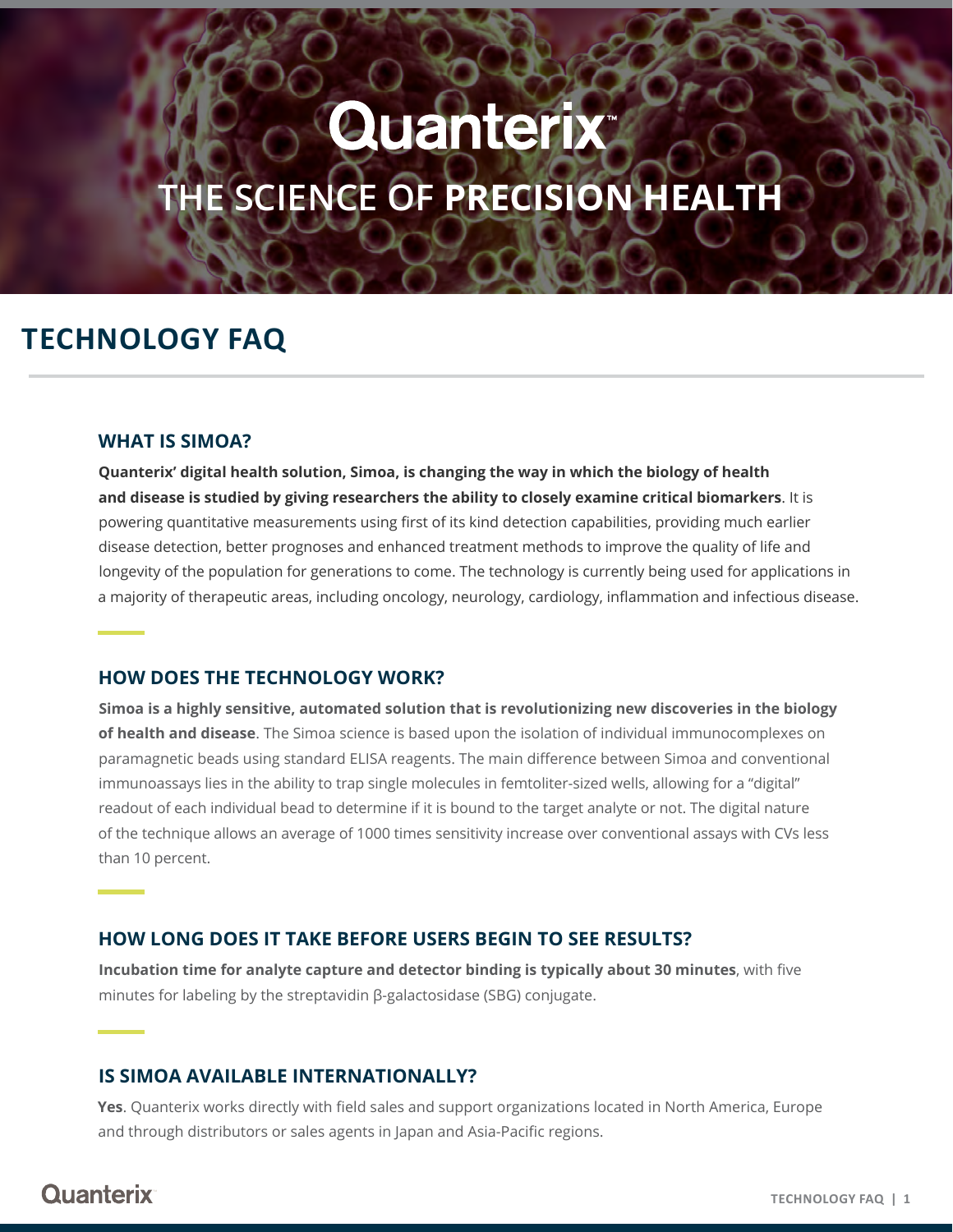

#### **DO I HAVE TO BUY A SIMOA INSTRUMENT IN ORDER TO USE THE TECHNOLOGY?**

**Researchers can utilize the unprecedented capabilities and offerings that Simoa provides without** first having to make an investment in the technology through the Simoa Accelerator Lab. The lab is an innovation center for biomarker research, custom assay development and clinical sample testing. With nearly 300 completed projects and over 25,000 samples tested for researchers from over a dozen countries in Europe, the Middle East and Africa – to name a few – the state-of-the-art facility provides easy access to the revolutionary Simoa technology. Researchers, academics and private investigators can work side-by-side with Quanterix scientists to test specimens with existing Simoa assays, or develop and optimize new assays. They can also ship samples to Quanterix directly for quick evaluation by the company's team of scientists and utilize the growing network of CROs who also use the SImoa technology for sample testing.

#### **WHAT IS THE RECOMMENDED SAMPLE SIZE TO USE FOR BEST RESULTS?**

**Simoa allows researchers to measure far smaller samples than ever before, as its exquisite sensitivity provides the flexibility to dilute samples and still accurately measure the marker of interest**. The heart of the instrument is imaging capability that allows researchers to measure single molecules on multi-colored, microscopic beads that are isolated in microwells. These images allow researchers to view hundreds of thousands of microwells at micron-resolution in multiple wavelengths over multiple arrays. By doing so, it allows researchers to measure very low concentrations of different types of analyte molecules in several different samples.

#### **WHAT COMMERCIAL ASSAY KITS ARE AVAILABLE FOR USE?**

Assay kits are available for a range of uses, in the following therapeutic categories: **oncology**, **neurology**, **cardiology**, **inflammation** and **infectious disease**.

#### **WHAT IS A HOME BREW KIT AND HOW DOES IT DIFFER FROM COMMERCIAL KITS?**

**Quanterix' unique homebrew capabilities provides the flexibility for researchers to develop custom Simoa assays**. Using simple, well-established chemistry, researchers can explore significant unmet needs in life science research using digital biomarker analysis technology. Quanterix also provides the option of developing multiplex homebrew assays to minimize the sample volume required to measure multiple analytes in a single test, providing full kits that include the beads, reagents and training required to develop these custom homebrew assays.

## **Quanterix**